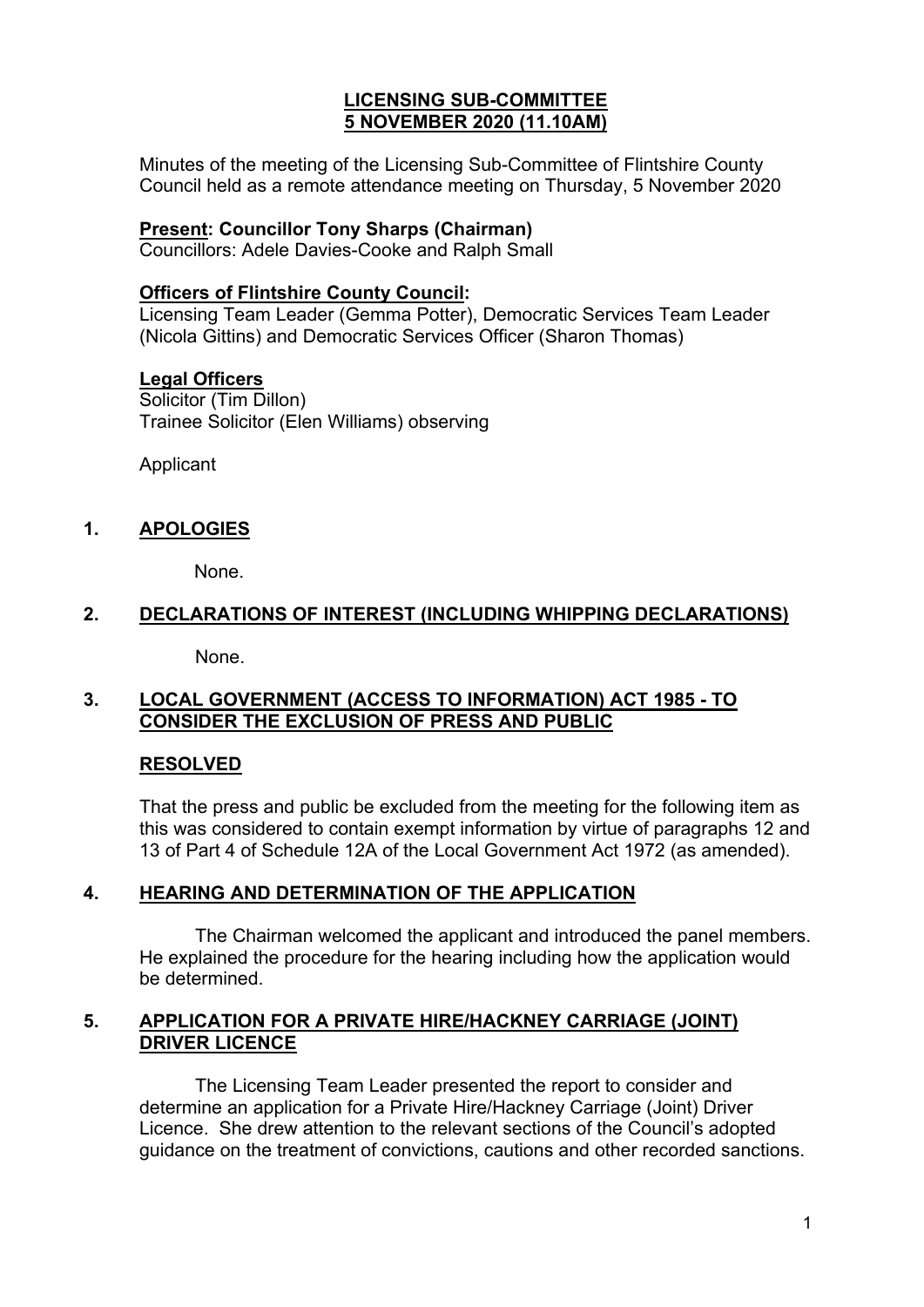In response to questions from the panel, the applicant provided background information on the circumstances surrounding his convictions and drew attention to the period of time which had lapsed since the earliest offence. He regretted all the offences and acknowledged the poor decisions he had made at that time. He went on to say that he considered himself to be a fit and proper person to hold a licence and that he had no further issues with the Police.

The Licensing Team Leader advised that since production of the report, the applicant had informed the authority immediately of a further potential speeding offence. The applicant had stopped to check with the Police at the time of the incident but he had not yet received notification of a fine.

In response to questions from the Solicitor, the applicant said that his failure to disclose the earliest conviction was not intentional as he had not realised that it would form part of his Disclosure and Barring Service (DBS) certificate. On the second conviction, he detailed the circumstances and his state of mind at the time which he said had led to a "moment of madness". Although he had disputed the outcome of the conviction at the time, he had followed legal advice and had been shocked at the sentence imposed. He explained that his employer had been fully supportive of his explanation to the extent that he had kept his job.

When asked by the Chairman if he wished to make further representations, the applicant recognised that two bad decisions over many years had cost him dearly. He was a regular driver and considered himself to be reliable and honest, and did not pose any risk to the public whom he would serve if the application was granted.

When the Chairman was satisfied that all relevant questions had been raised, he asked that the applicant and the Licensing Team Leader leave the meeting to enable the panel to reach a decision.

#### **5.1 Determination of the Application**

In determining the application, the panel considered all the written and verbal representations together with the Council's Guidance on the Treatment of Convictions, Cautions, Criminal Charges or other recorded sanctions including paragraphs 2.2, 4.1, 4.3, 4.9, 4.11 and 4.12.

In reviewing the applicant's previous convictions, the panel considered his detailed explanations and regret at his actions, and also his honesty in immediately reporting the recent potential speeding offence. As such, the panel felt that - on balance - he was a fit and proper person to hold a Private Hire/Hackney Carriage (Joint) Driver Licence. However, in taking into account the latter offence, the panel had some concerns and decided it was appropriate and proportionate to grant the licence for a period of 12 months.

The Licensing Team Leader and applicant were invited to return so that the meeting could be reconvened.